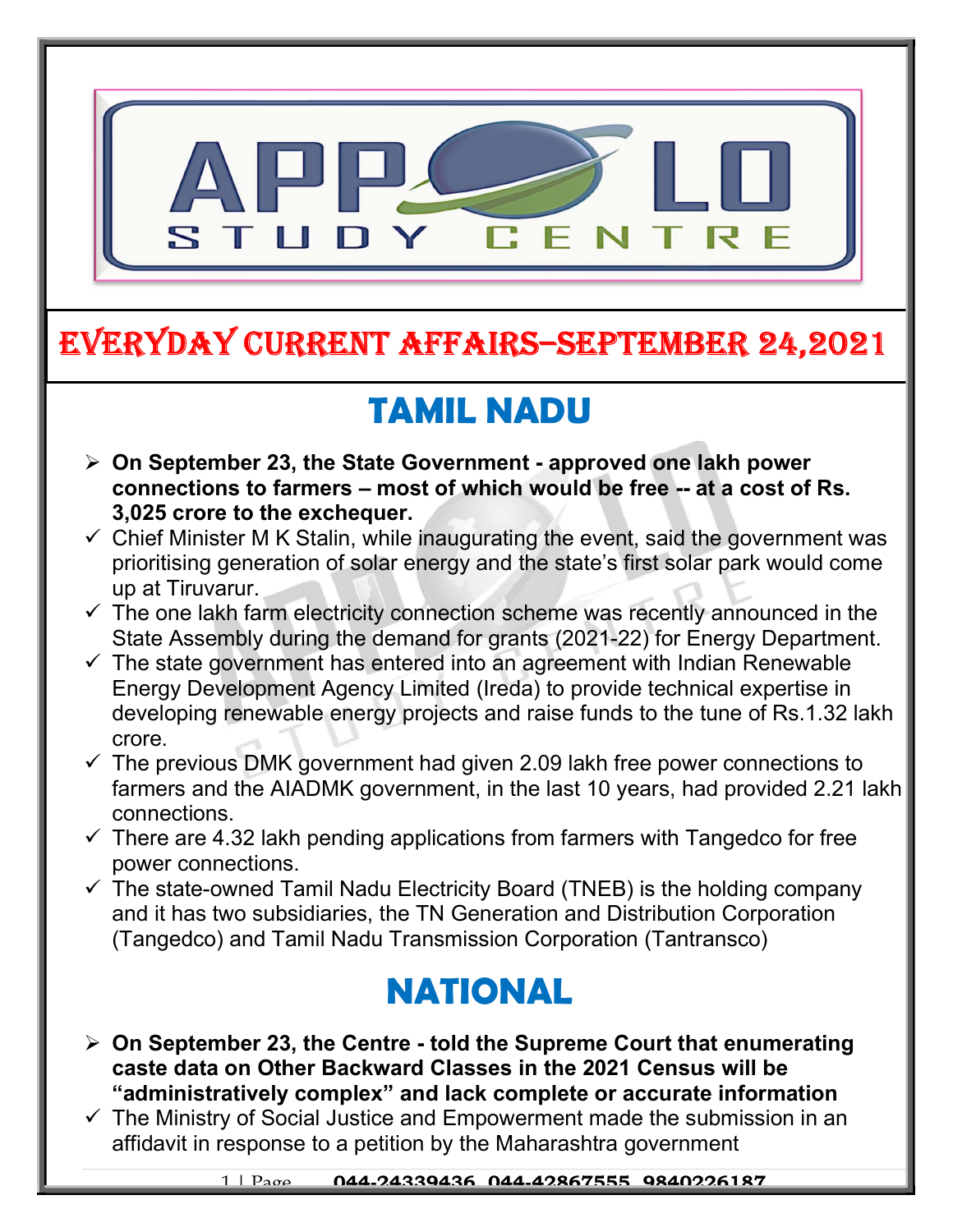- $\checkmark$  Maharashtra was seeking census data of OBCs collected by Centre in 2011-2013 for implementing 27% reservation for other backward classes (OBCs) announced under the Zilla Parishads and Panchayat Samitis Act.
- $\checkmark$  Earlier this year, the Maharashtra Assembly had passed a resolution to approach the Centre for the 2011 census to compile empirical data on OBCs in the state.
- $\checkmark$  On January 7 2020, the Centre had issued a notification stating that information related to Scheduled Castes and Scheduled Tribes will be collected for the 2021 Census.
- $\checkmark$  Further, the government said that it took a "conscious policy decision" to not include information regarding any other castes apart from SC & ST
- $\checkmark$  The Centre also pointed out that the policy of caste-wise enumeration for groups other than Scheduled Castes and Scheduled Tribes had been discontinued in 1951
- $\checkmark$  The 2011 caste census, collected during the United Progressive Alliance government, was the first caste-based census since the 1931 census of India.
- $\checkmark$  The first census was conducted in 1881, and since then, has been held every 10 years.
- $\checkmark$  While the Socio Economic and Caste Census (SECC) was last conducted in 2011, the 2021 census was delayed due to the Covid-19 pandemic and it is now expected to take place in February 2022.
- $\checkmark$  According to the Centre, the raw data on the number of OBCs, collected under the 2011 Socio-Economic Caste Census (SECC), was technically flawed, unreliable and unusable for any purpose
- $\checkmark$  On August 23, an 11-member delegation led by Bihar chief minister Nitish Kumar met Prime Minister Narendra Modi to demand caste-wise enumeration of OBCs in the 2021 census
- $\checkmark$  The underlying factor behind the demand for a caste census is the idea that the existing cap of 50% reservation in government institutions should be changed as it is not proportional to the caste composition in India.
- $\checkmark$  The 50% cap was put in place in 1992 after the Supreme Court verdict in its landmark case of Indra Sawhney, with several states exceeding the limit since then
- $\checkmark$  A Supreme Court verdict in May cancelled the Maharashtra government's decision to grant reservation to the Maratha community beyond the 50% quota.
- $\checkmark$  During the Monsoon Session of Parliament, both Houses unanimously passed the 127th Constitutional Amendment Bill, which restores the state governments' power to make their own lists of OBCs.

## INTERNATIONAL

 $\geq$  On September 22, the US Food and Drug Administration - authorised people of over 65 years who had received Pfizer-BioNTech's Covid vaccine to get a booster shot at least six months after their second injection.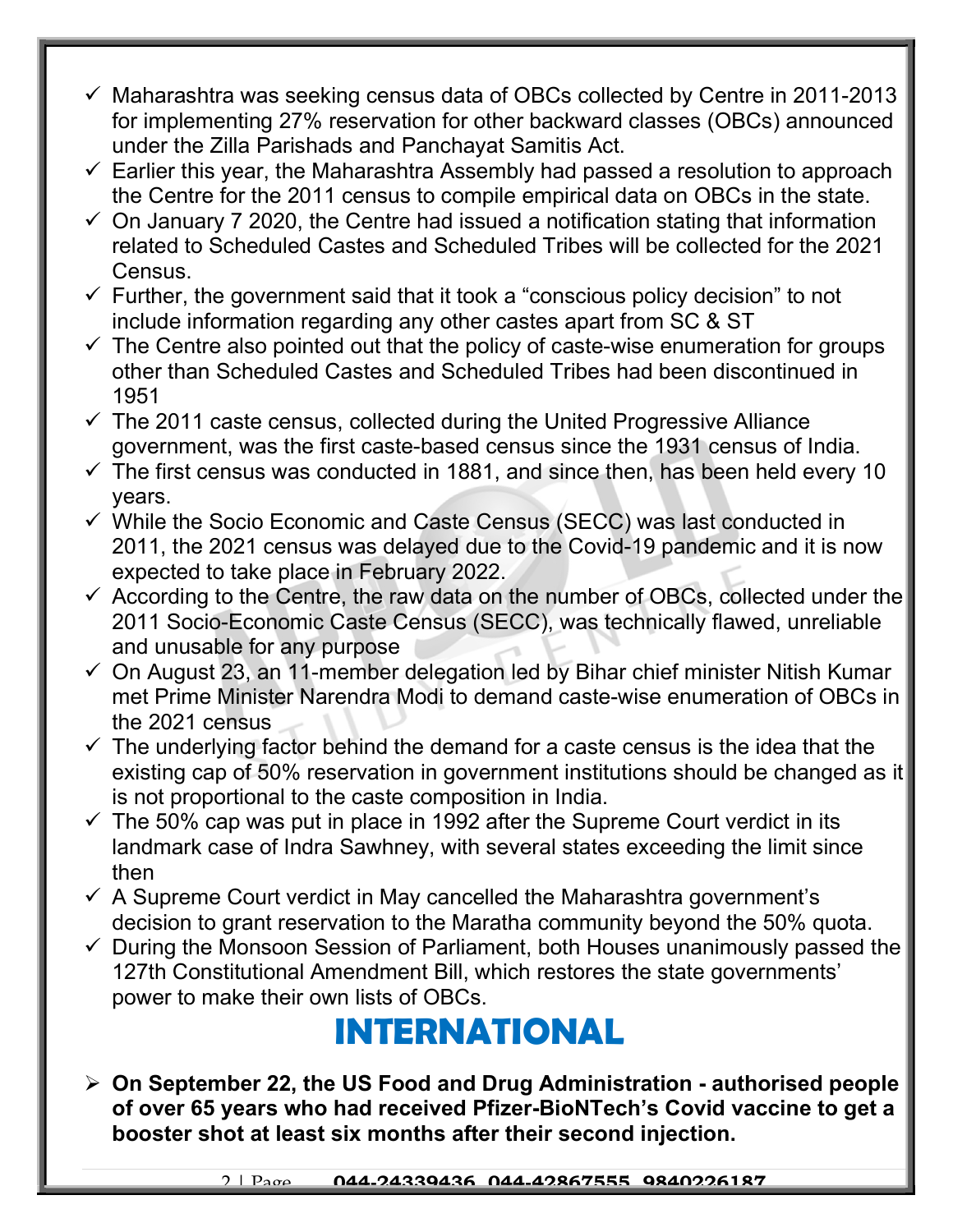- $\checkmark$  The FDA also authorised booster shots for adult Pfizer-BioNTech recipients who are at high risk of becoming severely ill due to frequent exposure with coronavirus
- $\checkmark$  Roughly 22 million Americans are at least six months past their second dose of the Pfizer vaccine, while about half of them are 65 and older.
- $\checkmark$  Some countries, including Israel and Britain, have already rolled out Covid-19 booster campaigns.

#### DEFENCE

- $\triangleright$  India to conduct the first user trial of the indigenous Agni-V intercontinental range ballistic missile (ICBM) in October 2021
- $\checkmark$  The over 5,000-km Agni-V missile has a strike range of 5,000 kms and can hit targets deep inside China, entire Asia and Europe and parts of Africa.
- $\checkmark$  The "user-trial in full operational configuration" of the Agni-V missile, which carries a single 1.5-tonne warhead, will be conducted by the tri-Service Strategic Forces Command (SFC) in October.
- $\checkmark$  The three-stage intercontinental ballistic missile (ICBM) is now gradually being inducted into the SFC, since the military confrontation with China in eastern Ladakh erupted in April-May last year.
- $\checkmark$  Defence Research and Development Organization (DRDO) and Bharat Dynamics Limited (BDL) have developed the Agni-V Intercontinental Ballistic Missile.
- $\checkmark$  Earlier, on 19 April 2012, the Agni V was successfully test-fired by DRDO from Wheeler Island off the coast of Orissa.
- $\checkmark$  The test launch was made from the Launch Complex 4 of the Integrated Test Range (ITR) at Wheeler Island using a rail-mobile launcher.
- $\checkmark$  Besides India, only seven countries, including the US, UK, Russia, China, France, Israel and North Korea possess Intercontinental Ballistic Missiles in their defence arsenal.
- $\checkmark$  India has a series of Agni missiles in its armoury.
- $\checkmark$  Agni-1 has a range of 700 km, Agni-2 with a range of 2,000 km, Agni-3 and Agni-4 can strike targets between 2,500 km and 3,500 km.
- $\checkmark$  Further, DRDO successfully flight tested the new generation Agni Prime Ballistic Missile on June 28, 2021.
- $\checkmark$  Agni P is a new generation advanced variant of Agni class of missiles, developed by the DRDO
- $\checkmark$  It is a canisterised missile with a range capability between 1,000 and 2,000 kms.
- $\checkmark$  For the first time, the indigenous Multiple Independently targetable Re-entry Vehicles (MIRV) technology was tested successfully in the Agni P missile with the weapon delivering two maneuverable warheads at two separate locations.

# RANKINGS

 The QS Graduate Employability Rankings 2022 list - was released on September 23 with 12 Indian universities and institutes featuring on the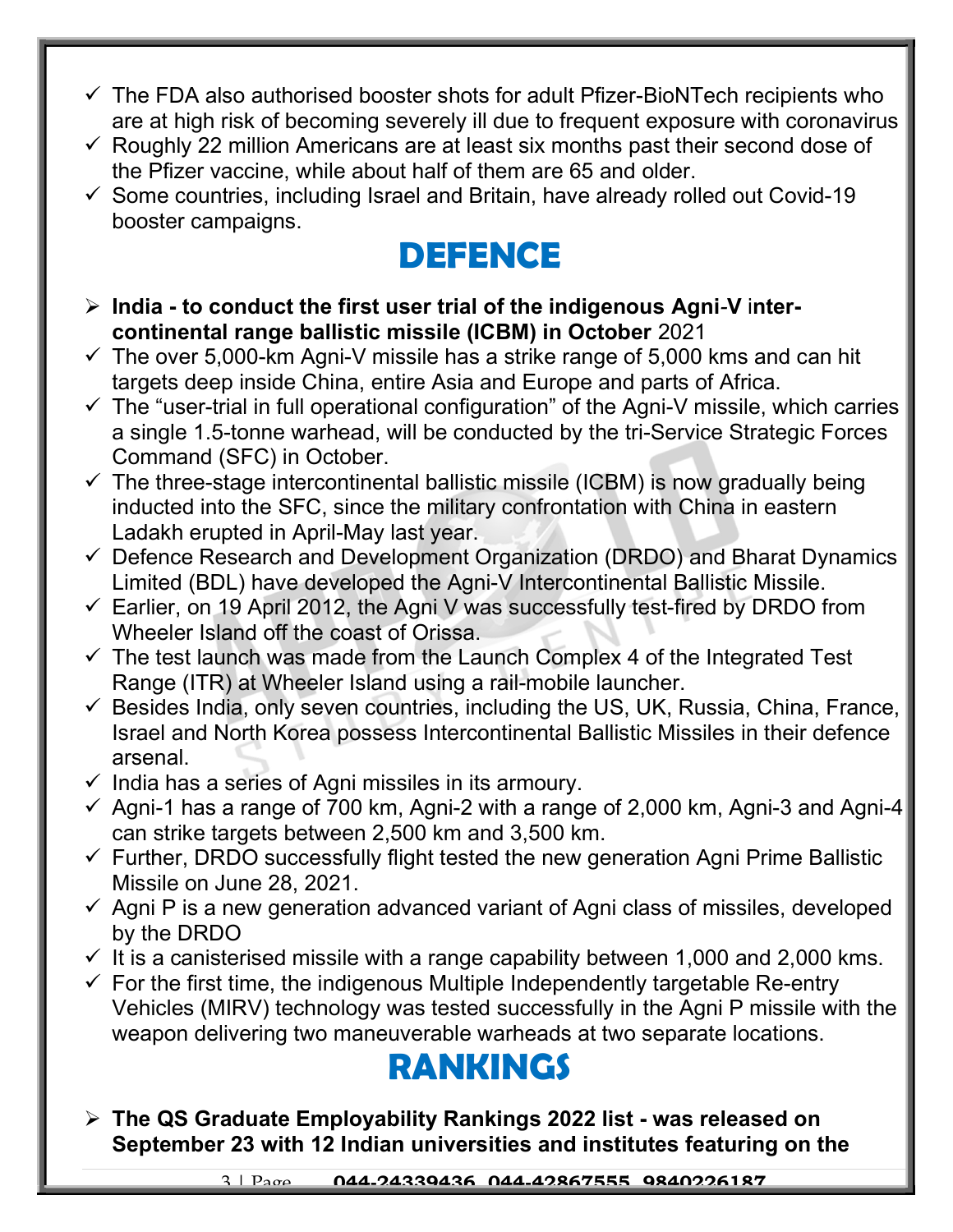global list of 550 institutes highlighting graduate employment processes and outcomes.

| <b>AI</b><br><b>THEL</b><br><b>Service</b> |
|--------------------------------------------|
|--------------------------------------------|

Top 200 | IITB, IIT-Delhi & IIT-Madras 201-250 | IIT-KGP & Delhi Univ 251-300 | BITS Pilani, IIT-Kanpur and Mumbai University

301-500 | Indian Institute of Science, O P Jindal Global Univ

501-550 | IIT-Roorkee, Calcutta Univ

 $\blacktriangleright$  IIT-Bombay ranked 70 in employer reputation parameter

IITM scores 100/100 in locationadjusted graduate employment rate, ranked 4 globally

Delhi University ranked 21 globally in alumni outcomes metric

| QS WORLD UNIVERSITY RANKINGS:<br><b>GRADUATE EMPLOYABILITY 2022 (INDIA)</b> |         |         |                |  |
|-----------------------------------------------------------------------------|---------|---------|----------------|--|
| $\Omega$                                                                    | 2022    | 2020    | 2022<br>OSWUR* |  |
| <b>Indian Institute of</b><br><b>Technology Bombay (IITB)</b>               | 101-110 | 111-120 | $177=$         |  |
| Indian Institute of<br>Technology Delhi (IITD)                              | 131-140 | 151-160 | 185            |  |
| Indian Institute of<br><b>Technology Madras (IITM)</b>                      | 151-160 | 171-180 | $255=$         |  |
| Indian Institute of Technology<br>Kharagpur (IIT-KGP)                       | 201-250 | 201-250 | 280            |  |
| <b>University of Delhi</b>                                                  | 201-250 | 191-200 | 501-510        |  |
| Birla Institute of Technology<br>and Science, Pilani                        | 251-300 | 251-300 | 1001-1200      |  |
| Indian Institute of<br><b>Technology Kanpur (IITK)</b>                      | 251-300 | 301-500 | $277=$         |  |
| University of Mumbai                                                        | 251-300 | 251-300 | 1001-1200      |  |
| <b>Indian Institute of Science</b>                                          | 301-500 | 301-500 | $186 =$        |  |
| O.P. Jindal Global University                                               | 301-500 |         | 701-750        |  |
| Indian Institute of<br>Technology Roorkee (IITR)                            | $501+$  |         | $400=$         |  |
| University of Calcutta                                                      | $501+$  | 301-500 | 801-1000       |  |
| *OS World University Rankings                                               |         |         |                |  |

- $\checkmark$  Three Indian Institutes of Technology (IIT) -- Bombay, Delhi and Madras have been ranked among the global top 200
- $\checkmark$  The Indian Institute of Technology (IIT) Bombay is ranked as the best institution in India for career-focused students
- $\checkmark$  The institute moved up to the 101-110 group, from 111-120 group in 2020.
- $\checkmark$  It achieves the nation's leading score for QS's Employer Reputation indicator (73.9/100, 70th globally).
- $\checkmark$  IIT-Bombay is followed by IIT-Delhi, which has jumped from the 151-160 band in 2020 to the 131-140 group in 2022.
- $\checkmark$  IIT-Madras, too, has risen from the 171-180 band to the 151-160 category.
- $\checkmark$  These are the three Indian universities that ranked among the global top 200, with all three having improved their position over the last year.
- $\checkmark$  These are also the top three universities in India according to the World University Rankings released by QS in June this year.
- $\checkmark$  Meanwhile, the University of Mumbai (MU) maintained its rank in the 250-300 band
- $\checkmark$  New entrances this year to the QS Graduate Employability Rankings 2022 list are IIT Roorkee and O P Jindal Global University (JGU).
- $\checkmark$  MIT, Stanford and University of California are at the top of the rankings, according to the 50,000 employers surveyed by QS.
- $\checkmark$  Each institution's score consists of five chosen indicators Employer reputation (30%), alumni outcomes (25%), partnerships with employers per faculty (25%), employer-student connections (10%) and graduate employment rate (10%).